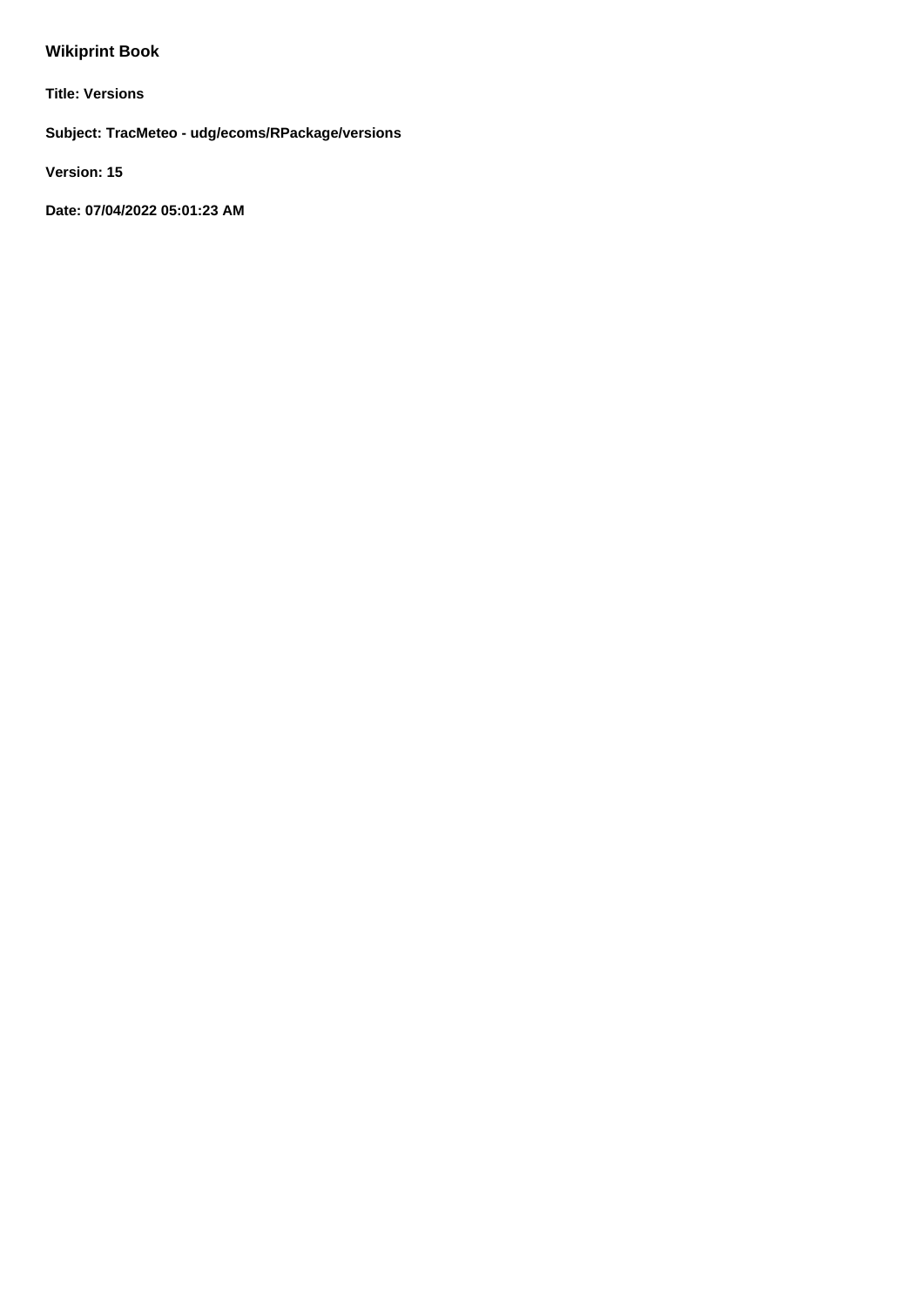## **Table of Contents**

#### **Versions 3**

Latest stable release 3.0-0 (29 Apr 2015) 3 Older versions 3 Development version 4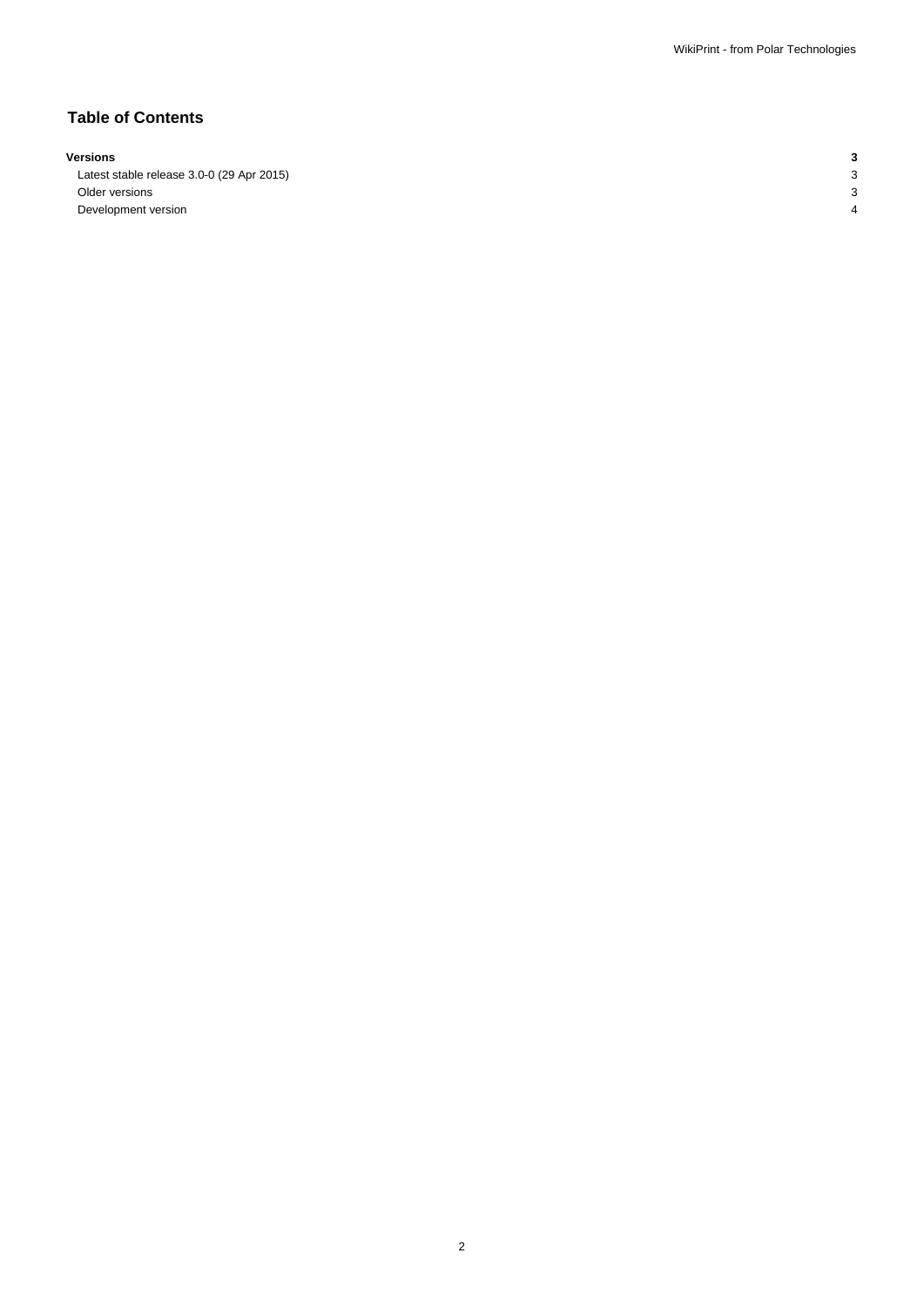### **Versions**

The latest versions (stable and/or devel) can be installed directly from [?gitHub,](https://github.com/SantanderMetGroup/ecomsUDG.Raccess) but please note that the R package [?devtools](http://cran.r-project.org/web/packages/devtools/index.html) must be installed first to ease the installation process.

#### **Latest stable release 3.0-0 (29 Apr 2015)**

#### [?See what's new](https://github.com/SantanderMetGroup/ecomsUDG.Raccess/releases/tag/v3.3-0)

#### [User's Manual](https://meteo.unican.es/trac/raw-attachment/wiki/EcomsUdg/DataPortal_Tutorial_v2.pdf)

Important Note: Requires upgrading the R package downscaleR. java to the new version  $\frac{?1.0-0.}{?}$  $\frac{?1.0-0.}{?}$  $\frac{?1.0-0.}{?}$  Not supported by java versions under 7 (Strongly recommended to use JRE v7x, [see details for installation](https://meteo.unican.es/trac/wiki/udg/ecoms/RPackage/prerequisites)).

To obtain the latest stable release of the ecomsUDG.Raccess package, it is recommended to use the devtools utility to install packages from Github. First check that devtools is installed on your system, otherwise install it by typing:

```
if (!require("devtools")) install.packages("devtools")
```
Then, the ecomsUDG.Raccess package and associated dependencies are installed by entering (it is important to preserve the ordering of the arguments):



If attempting the installation from a proxy server and getting an error, please [?try this.](http://meteo.unican.es/trac/wiki/udg/ecoms/RPackage/setup_proxy)

#### **Older versions**

**version 2.2-6** (27 Jan 2015)

- Bug fix in the retrieval of forecast dates beyond the last year of the runtime axis (Reported by Wietse Franssen)
- Enhancement in System4 deaccumulation of precipitation for lead month 0 queries. First day preserved for consistency with non-deaccumulated variables (Suggested by Kathryn Nicklin).
- Documentation update
- Other minor bug fixes and enhancements

**version 2.2-5** (06 Sep 2014)

Minor bug fixes and enhancements proposed by the participants during the practical sessions of the [?SPECS Hands-on Training School](http://www.meteo.unican.es/projects/specs/workshop2014) on Seasonal Forecasting and Downscaling.

**version 2.2-4** (06 Sep 2014)

• Internal changes in imports for compatibility with the new downscaleR version 0.4-x

**version 2.2-3** (18 Aug 2014)

• Bug fix for 1-dimensional output data queries (i.e. time series at single point locations, without members)

**version 2.2-2** (18 Aug 2014)

- New global attributes in output (thanks to Stefan Siegert for this suggestion):
	- dataset: Name of the dataset returned (e.g. "System4\_seasonal\_15", "NCEP", etc.)
	- source: Name of the dataset
	- URL: URL of the data portal
- Consistent ordering of array dimensions: The output n-dimensional array now preserves the canonical ordering of its dimensions: (member, time, level, lat, lon) (thanks to Stefan Siegert for this suggestion)
- New daily aggregation options: minimum and maximum daily data are now returned when using the time = "DD" option for the relevant variables (e.g. "tasmin", "tasmax" ...).

**version 2.2-1** (05 Aug 2014)

- Minor enhancements:
	- Improved on screen error messages with clearer instructions for error fixing